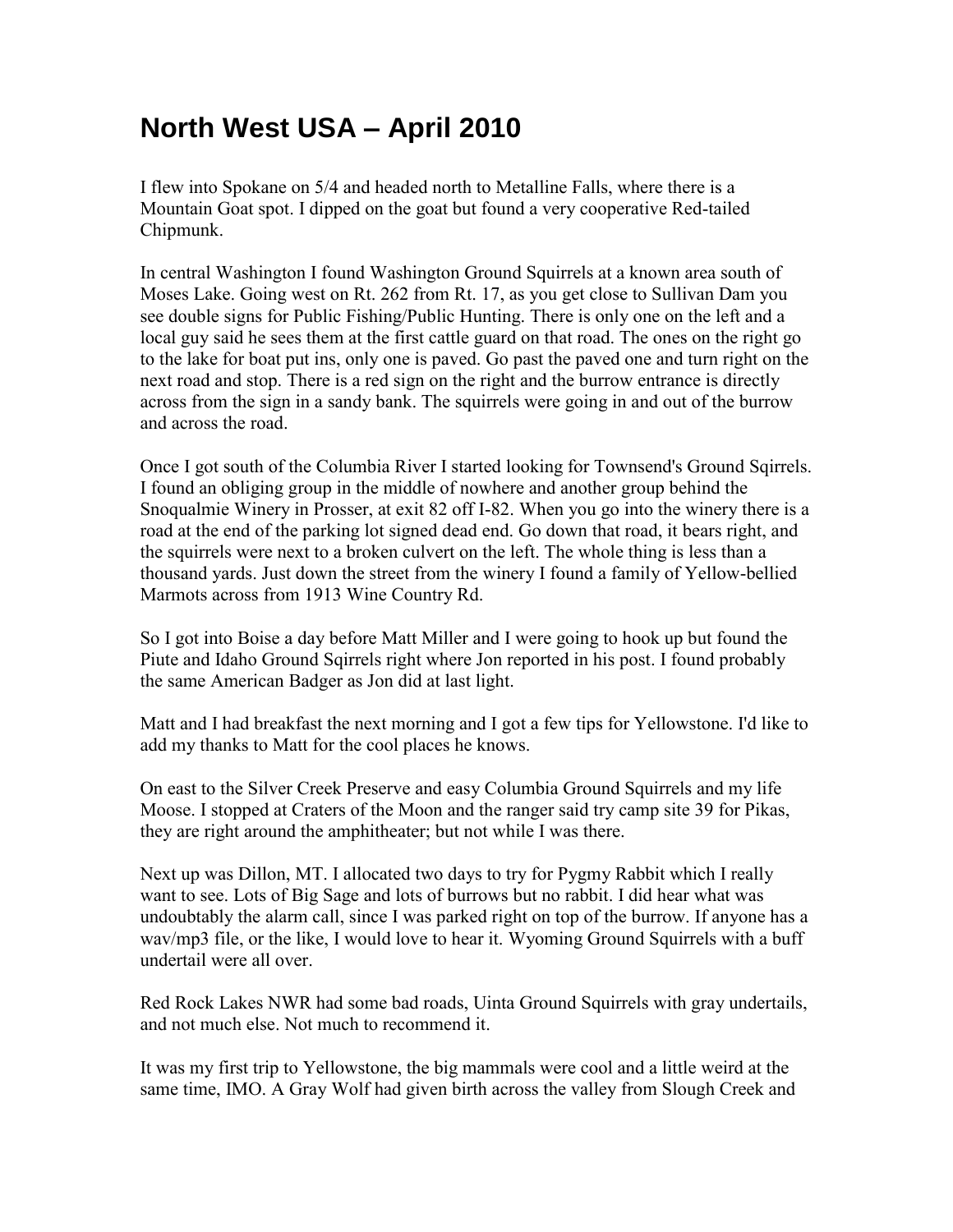there were a dozen scopes on the den all day long. An NPS intern finally got me on her. At Hellroaring trail parking lot I found a very cooperative Pika and an uncooperative likely Uinta Chipmunk; I could easily sell myself on it but I let it slide. I went back the next morning for another try and got stonking looks at a Long-tailed Weasel that worked back and forth for 5 minutes, even coming into the parking lot for a while. I can see why the Chipmunks are skittish; no luck with the Uinta Chipmunk.

The closest place I could find for White-tailed Prairie Dogs was just east of Cody, Wy. Going east on 14, just past 120, I made the first right I came to and found them in the field on the right. You could probably find a hundred of them if you wanted to.

I hadn't planned anything past this point so decided to go up to Glacier NP. I found Mountain Goats near the salt lick but the road to Logan Pass was closed so no Hoary Marmots. I then went east to try for Swift Fox. I dipped on it but found a good place. North of Chinook, MT along Xeno and Middle Rds is where the animal was live trapped for reintroduction efforts elsewhere. I met a guy who drives the area for the gas compression plant on Xeno Rd who said they would den or day roost in culverts at the plant, and he would see them lounging on the ground in the afternoon, running down the road in front of his truck, etc. May is apparently not a good time of year. Richardson's Ground Squirrels were all over the place and I got a nice day time look at White-tailed Jackrabbit.

There is large colony of Columbian Ground Squirrels at the rest stop on west bound I-90 a few miles before the Idaho border.

It was an outstanding trip, 4400 miles through some beautiful country and 20 life mammals. I am way glad I did it.

I put a bunch of middling photos at

<http://www.flickr.com/photos/51004872@N03/>

I'm too lazy to figure out how to organize them better.

John Fox Arlington VA USA

Notes:

The Washington Ground Squirrel survey is here (the map on page 20 is where I went):

[http://wdfw.wa.gov/wlm/research/papers/ground\\_squirrel/ground\\_squirrel04.pdf](http://wdfw.wa.gov/wlm/research/papers/ground_squirrel/ground_squirrel04.pdf)

The Pygmy Rabbit survey in Montana is here (I tried the Sweetwater Creek area):

[http://mtnhp.org/reports/07\\_2005\\_Pygmy\\_Rabbit.pdf](http://mtnhp.org/reports/07_2005_Pygmy_Rabbit.pdf)